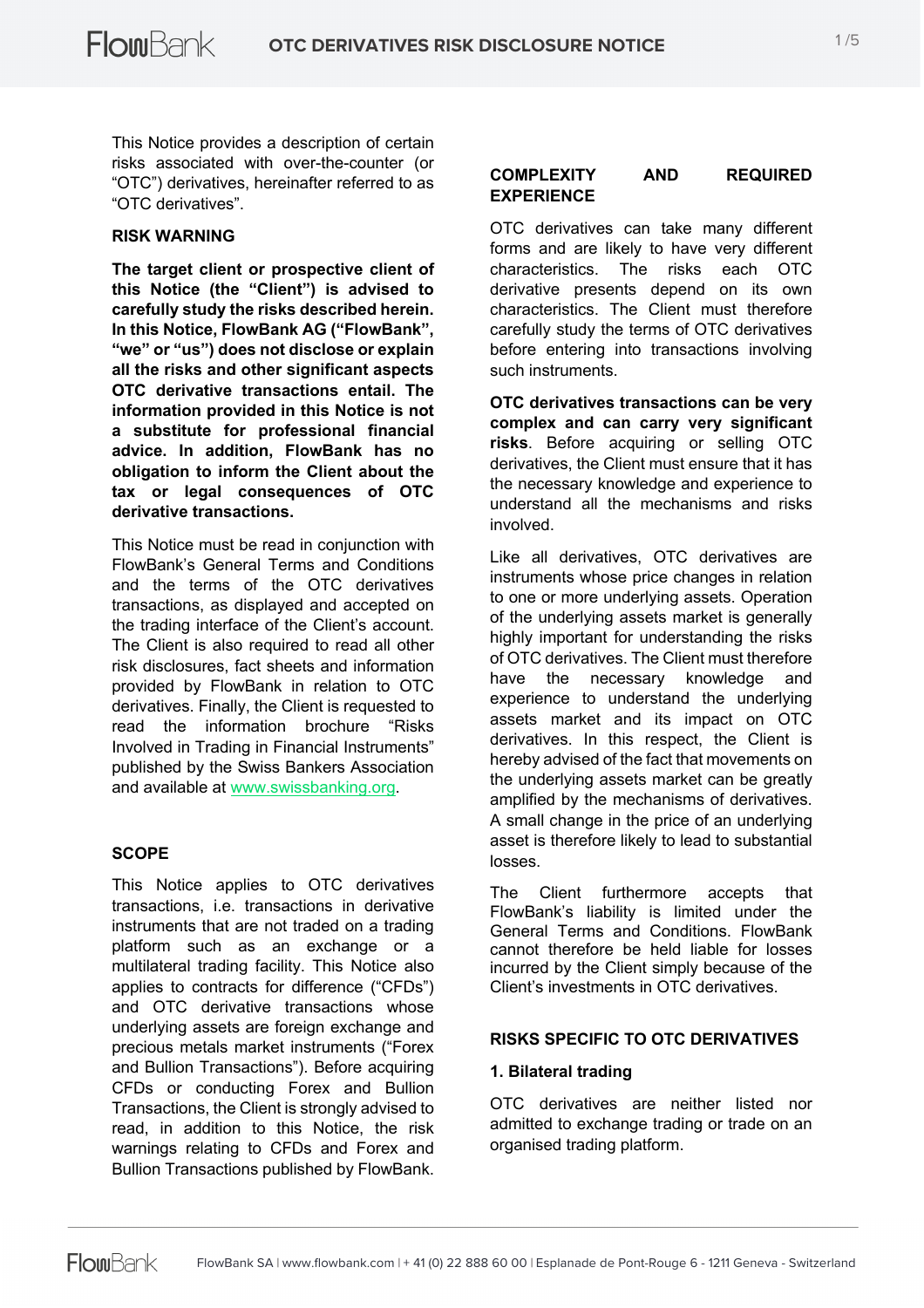When investing in an OTC derivative, the Client enters into a bilateral transaction with a counterparty, which may be FlowBank or another institution. However, **unless otherwise specified in the terms and conditions of the transaction, FlowBank is the Client's counterparty** in all OTC derivative transactions.

In OTC derivatives trading, the Client's counterparty does not execute the Client's order to conclude the transaction on a trading platform. Instead, it sells or buys the OTC derivative directly from the Client.

Consequently, it is the Client's counterparty that determines the price at which the OTC derivative can be bought or sold. In addition, unless otherwise specified, OTC derivatives are illiquid and therefore not transferable.

There may be no price offered for an OTC derivative, or only one counterparty may be willing to offer prices for OTC derivatives of a certain type. As a result, comparisons between the quotes provided by a Client's counterparty and those provided by other counterparties may be limited. In addition, if the market for the underlying asset of an OTC derivative is illiquid or if data concerning this market are not readily available to the Client, comparison between a counterparty's quote and the market conditions of the underlying asset may be difficult or impossible.

# **2. Counterparty risk**

Since trading in OTC derivatives takes place bilaterally between the Client and its counterparty, the Client is directly exposed should the counterparty be in default or become insolvent. If the Client's counterparty is in default or insolvent, any outstanding OTC derivative transactions between the counterparty and the Client may be liquidated without notice. Such liquidation and, more generally, the default or bankruptcy of the counterparty are likely to cause substantial losses to the Client.

In general terms, the Client's counterparty is not required to enter into an OTC derivative transaction or to provide prices for such

transactions. If the Client agrees to enter into an OTC derivative transaction and then wishes to close out its position before the OTC derivative expires (if applicable), the Client will only be able to do so if the counterparty agrees to deal with the Client.

## **3. OTC derivative prices and counterparty premium**

OTC derivatives are generally priced in reference to the price of the underlying asset. Many other factors may also be taken into account, including the volatility of the underlying asset or the OTC derivative's expiry date, if it is a forward instrument. The Client is requested to review the methods of calculating the price of OTC derivatives and is expected to be familiar with them before concluding any transaction.

FlowBank reminds the Client that the price of certain OTC derivatives can be calculated in accordance with such rules that give the Client's counterparty significant leeway. By entering into a transaction, the Client consents to these rules. In addition, in OTC derivatives trading, the Client's counterparty is in principle remunerated with a premium (spread or mark-up). The premium is obtained by the difference between the price that the counterparty can itself obtain and the price applied to the Client. The premium is determined at the sole discretion of the counterparty.

It is the Client's responsibility to determine whether the price and the price fixing are appropriate for them.

## **4. Request for quote system**

If the Client wishes to trade in OTC derivatives, such trading may be based on a request for quote system, which will then be indicated in the trading interface of the Client's account or otherwise communicated to the Client. This means that the bid or ask price (the "quote") displayed on the FlowBank website or in the trading interface of the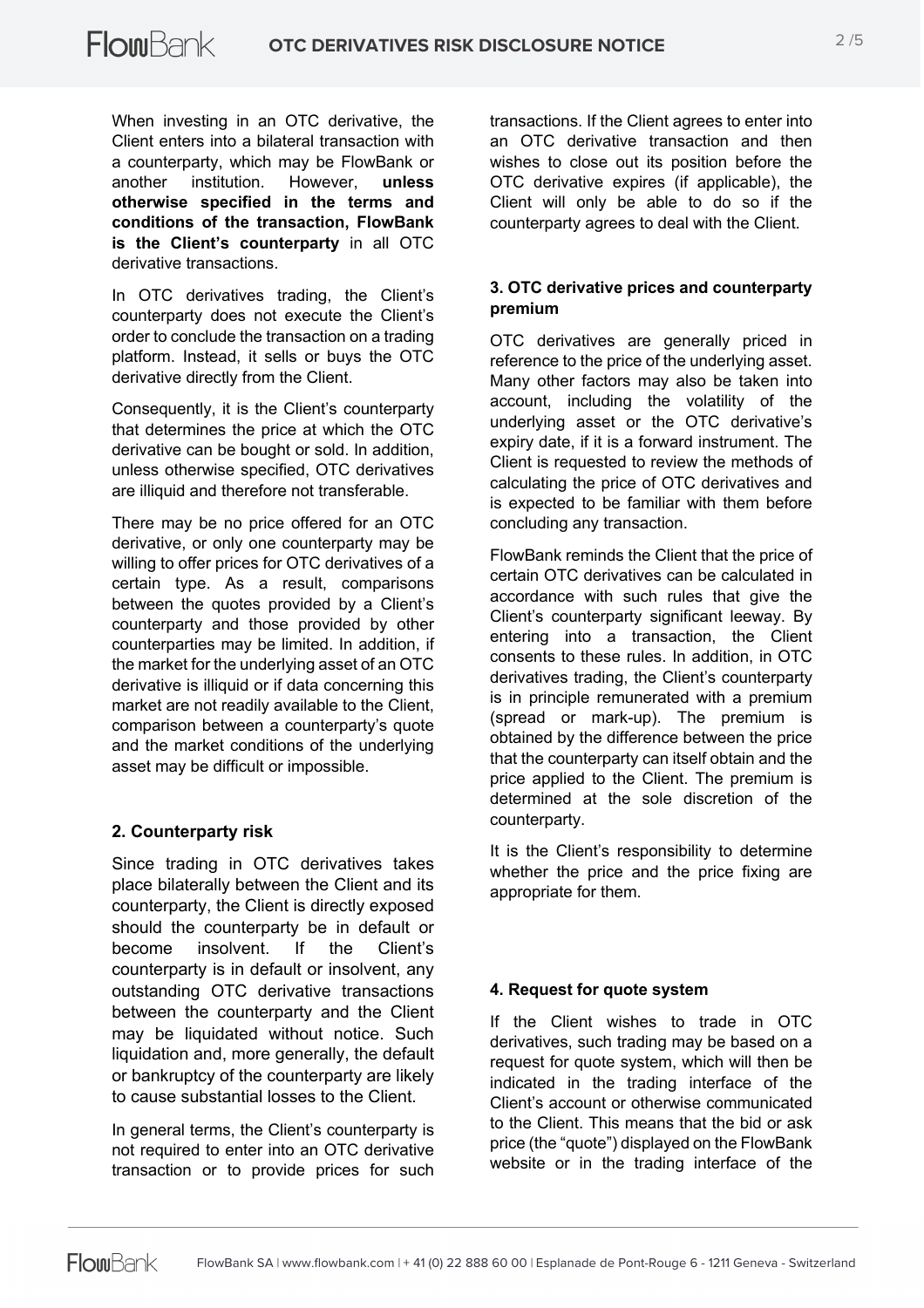Client's account is purely indicative. To be able to enter into a transaction, the Client must therefore submit a request to its counterparty (which may be FlowBank or another counterparty). The counterparty may then, at its discretion, respond by offering the Client a firm quote, which may significantly differ from the indicative quote. Indicative quotes do not bind FlowBank or any of the Client's other counterparties. An OTC derivative transaction following a firm quote is concluded when it has been confirmed by the Client's counterparty.

When trading is based on a request for quote system, the Client's counterparty is not required to offer a quote to the Client making the request. There is therefore no guarantee that the Client will be able to carry out the desired transaction. There are many reasons why a counterparty may refuse or be unable to provide quotes. This may be the case in the presence of high volatility, exceptional events affecting the underlying assets market, malfunctions in FlowBank's systems or events linked to the counterparties' specific situation (e.g. injunctions from supervisory authorities or internal risk management procedures).

**If the Clients have chosen the counterparty with which they carry out a transaction, FlowBank is in no way liable should the counterparty be in default or become insolvent.**

**5. Inapplicability of collective investments rules**

**OTC derivatives are not collective investment schemes within the meaning of the Swiss Federal Act on Collective Investment Schemes. As a result, OTC derivatives have not been and will not be authorised or subject to supervision by the Swiss Financial Market Supervisory Authority (FINMA). When trading in OTC derivatives, the Client cannot claim protection under Swiss regulations on collective investment schemes.**

## **6. Short selling**

Short selling is only possible for certain OTC derivatives, where indicated or resulting from the trading interface of the Client's account. If a special event occurs and the Client has an unauthorised short position, the Client must close the position as soon as possible; at the same time, FlowBank is also entitled to close the position without prior notice.

## **7. Margin and liquidation**

Certain OTC derivative transactions may be carried out on a leveraged basis, in the form of margin transactions. This means that the Client may enter into OTC derivative transactions whose total value exceeds the Client's investment. In such a case, FlowBank requires the Clients to maintain a margin on their account as security. **Leveraged OTC derivative transactions are extremely risky.**

The maximum leverage allowed, as well as the margin required to maintain a leveraged position, are set by FlowBank, at its sole discretion and for the sole purpose of protecting its interests. Maximum leverage and margin requirements may change at any time. As soon as the Client opens a position, the Client is solely responsible for informing itself of the applicable requirements and the maximum leverage, as well as for making all necessary decisions.

If margin or leverage requirements are not met, FlowBank is entitled (but not required) to close all Client positions and sell the assets deposited in the Client's account. Before closing the positions and selling the Client's assets, FlowBank is entitled to contact the Client by sending it Notices (as defined in the FlowBank General Terms and Conditions), to try to contact the Client by telephone or to display a corresponding message on the Client's account.

FlowBank may also decide not to notify the Client that a higher margin is required and close the Client's positions and sell the assets deposited in the Client's account. If we decide to ask the Client to provide more

**FlowBank**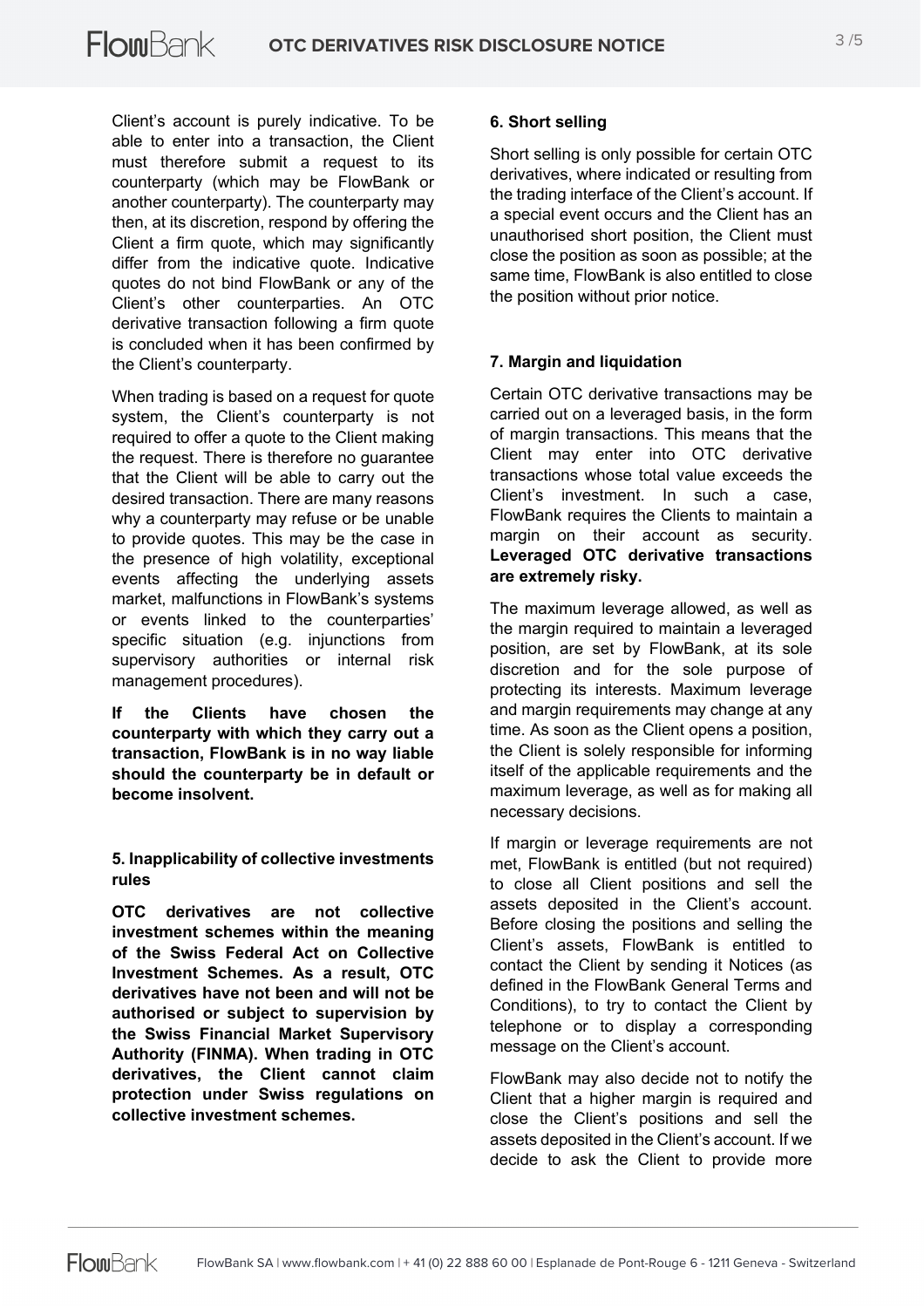margin, FlowBank may set very short deadlines for providing additional funds, or change the previously set deadlines. Therefore, the Client may not have enough time or opportunity to increase the margin, or to reduce leverage before its positions are closed and its assets are sold.

The Client expressly acknowledges that all assets deposited with FlowBank are pledged in favour of FlowBank as security for the transactions carried out. FlowBank can therefore realise the pledged assets if the Client does not meet the margin requirements.

In general, FlowBank is entitled to liquidate, with immediate effect, all open OTC derivative positions in advance if the Client does not meet its commitments to FlowBank or if FlowBank considers that the Client runs the risk of no longer being able to meet its commitments.

For some OTC derivatives, closing a position may require entering into a transaction that is opposite to the transaction entered into to open the position. The Client accepts that, in such cases, FlowBank may conclude the closing transaction, even if this results in significant losses for the Client. These losses may be greater than the amount invested by the Client and greater than the value of the closed position. **The Client may therefore suffer losses that exceed its investment and exceed the value of the positions it has opened.**

Some OTC derivatives may also give rise to the physical delivery of one or more underlying assets. Unless otherwise specified, FlowBank does not allow physical delivery and will not take the necessary steps to accept or carry out the delivery of assets on behalf of the Client. In addition, unless otherwise specified, **FlowBank is entitled (but not required) to close OTC derivative positions to avoid physical delivery, even in the absence of instructions from the Client**. If FlowBank allows or does not prevent physical delivery, the Client is solely responsible for organising the terms and conditions thereof and shall bear the costs.

## **NO ADVICE**

FlowBank does not provide financial, tax or legal advice. Any information provided by FlowBank to the Client is purely factual and does not take into account the Client's personal circumstances (e.g. its available assets or its risk propensity). In response to a question from the Client, FlowBank can provide factual market information or information about OTC derivatives, including information about FlowBank's procedures, the risks involved in these instruments and how these risks can, in general, be minimised. The provision of such information is not and should not be understood as advice.

Any decision to enter into an OTC derivative transaction is a decision of the Client, who is advised to obtain independent professional advice from an appropriately qualified advisor on any investment, financial, legal, regulatory, tax or other matters before entering into any OTC derivative transaction.

Furthermore, FlowBank does not examine whether the OTC derivative transactions that the Client wishes to conclude are appropriate, adequate or recommended in view of the Client's situation. It is up to the Clients to determine whether their financial resources are adequate for the transactions concerned and the level of risk that these transactions involve. Any decision by the Client to enter into OTC derivative transactions is the sole responsibility of the Client.

## **LEGAL RESTRICTIONS**

Transactions in OTC derivatives may be subject to certain restrictions, which depend in particular on the Client's place of residence, incorporation or establishment.

**By accepting this Notice and entering into OTC derivative transactions, the Client confirms that it is authorised, under the applicable law, to enter into such transactions**. The Client's counterparty is furthermore authorised not to enter into an OTC derivative transaction if it considers that the regulations applicable to the counterparty